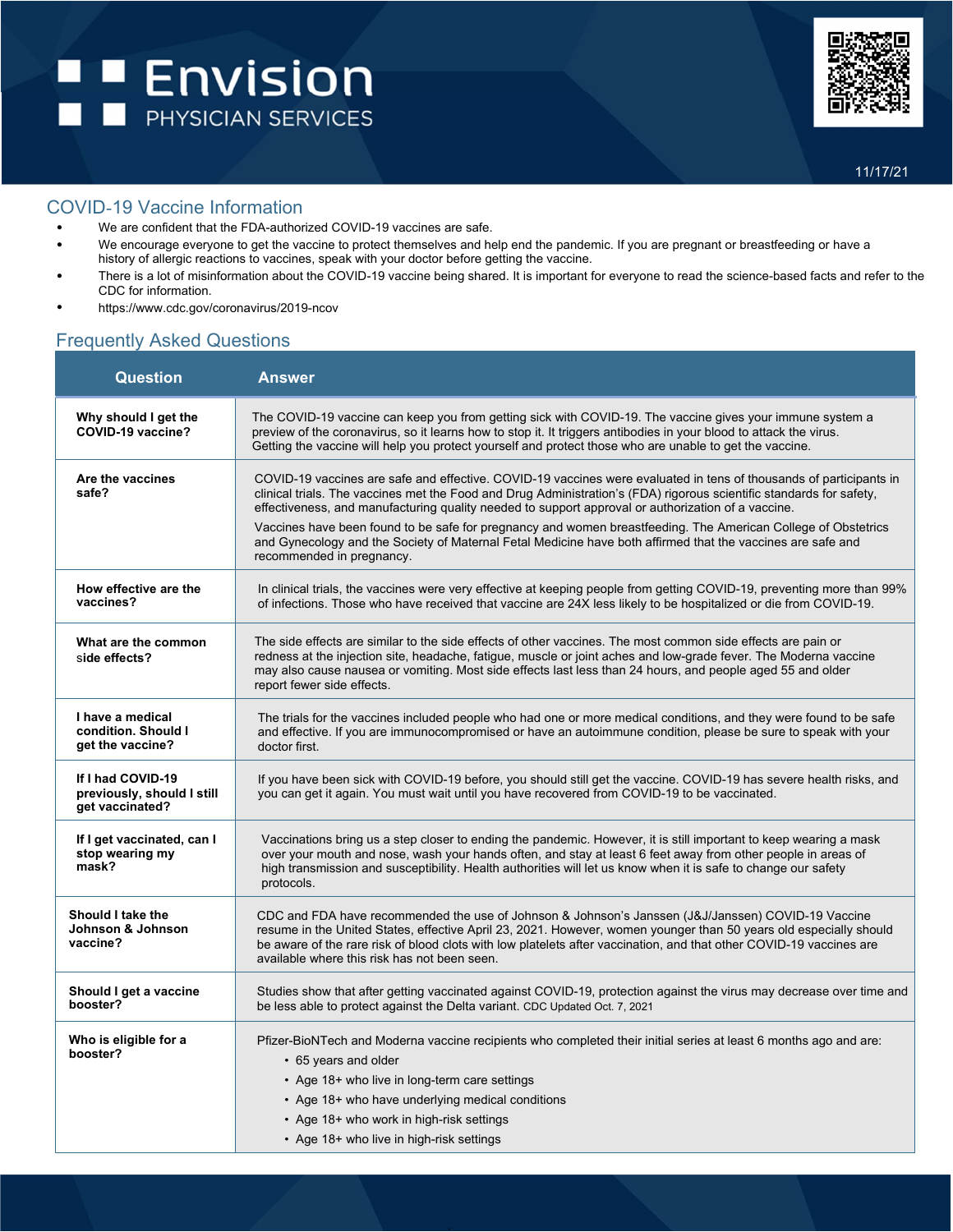## **E** Envision



11/17/21

|                                                         | Johnson & Johnson COVID-19 vaccine booster shots are also recommended for those who are 18 and older and who<br>were vaccinated two or more months ago. CDC Updated Oct. 7, 2021                                                                                                                                                                                                                                                                                                                                                                                         |
|---------------------------------------------------------|--------------------------------------------------------------------------------------------------------------------------------------------------------------------------------------------------------------------------------------------------------------------------------------------------------------------------------------------------------------------------------------------------------------------------------------------------------------------------------------------------------------------------------------------------------------------------|
| Can I mix my vaccines?                                  | CDC's recommendations now allow for this type of mix and match for booster shots.                                                                                                                                                                                                                                                                                                                                                                                                                                                                                        |
| Are the vaccines for<br>children effective and<br>safe? | Millions of adolescents have been vaccinated with high success, reducing hospitalizations, and helping protect older<br>family members and those with high-risk conditions. Side effects are rare. Myocarditis if occurs from vaccinations is<br>typically mild and self-limited. Cases of myocarditis after vaccination occur in 5.4 out of 100,000 patients. Myocarditis<br>due to COVID infection occurs in 150 of 100,000 patients and is potentially more dangerous connection. The dose and<br>formula are specific for younger children. CDC Updated Oct. 7, 2021 |

#### **Visit these websites for the latest information:**

- Centers for Disease Control and Prevention (CDC) Coronavirus 2019: [https://www.cdc.gov/coronavirus/2019-ncov/vaccine](http://www.cdc.gov/coronavirus/2019-ncov/vaccines/index.html)s[/index.html](http://www.cdc.gov/coronavirus/2019-ncov/vaccines/index.html)
- htt[ps://www.fda.](http://www.fda.gov/emergency-preparedness-and-response/mcm-legal-regulatory-and-policy-framework/janssen-covid-19-vaccine-)g[ov/emergency-preparedness-and-response/mcm-legal-regulatory-and-policy-framework/janssen-covid-19-vaccine](http://www.fda.gov/emergency-preparedness-and-response/mcm-legal-regulatory-and-policy-framework/janssen-covid-19-vaccine-)frequently-asked-questions
- <https://www.cdc.gov/coronavirus/2019-ncov/vaccines/recommendations/children-teens.html>
- Boehmer TK, Kompaniyets L, Lavery AM, et al. Association Between COVID-19 and Myocarditis Using Hospital-Based Administrative Data United States, March 2020–January 2021. MMWR Morb Mortal Wkly Rep 2021;70:1228–1232. DOI: <http://dx.doi.org/10.15585/mmwr.mm7035e5external>

### COVID-19 Vaccine Myths & Facts

| <b>Myth</b>                                                                         | <b>Fact</b>                                                                                                                                                                                                                                                                                                                                                                                                                                                                                                                                                                                                                                                                                                                                                              |
|-------------------------------------------------------------------------------------|--------------------------------------------------------------------------------------------------------------------------------------------------------------------------------------------------------------------------------------------------------------------------------------------------------------------------------------------------------------------------------------------------------------------------------------------------------------------------------------------------------------------------------------------------------------------------------------------------------------------------------------------------------------------------------------------------------------------------------------------------------------------------|
| Myth: mRNA<br>vaccines change<br>vour DNA.                                          | According to the CDC, mRNA vaccines give your cells instructions to make copies of a harmless protein that is unique<br>to the COVID-19 virus. Your body then builds immune responses to that protein, so your body remembers how to fight<br>the virus. The mRNA does not go into the part of the cell where DNA is kept. It cannot change your genetic makeup,<br>and it does not interact with your DNA in any way.                                                                                                                                                                                                                                                                                                                                                   |
| <b>Myth: The government</b><br>is implanting a<br>tracking chip via the<br>vaccine. | There are many false claims that the vaccines contain a microchip. In addition to the active ingredient, mRNA, the<br>vaccines may contain small amounts of fats to protect the active ingredient prior to injection, sugars to keep it from<br>clumping, salts to help match it to the environment of the human body, and substances that prevent contamination.<br>These ingredients are common to most vaccines. There is an option, not currently used in the US, to place an RFID<br>chip on the outside of the syringe. This chip only indicates when and where the vaccine is given. It is not inside the<br>syringe, it is not in the vaccine, and it is not injected into the body. This RFID technology is already widely used in<br>hospitals and pharmacies. |
| <b>Myth: The vaccine will</b><br>give you COVID-19 or<br>spread the virus.          | You cannot get COVID-19 from mRNA vaccines. They do not contain the live virus, so you cannot spread the virus<br>after receiving the vaccine.                                                                                                                                                                                                                                                                                                                                                                                                                                                                                                                                                                                                                           |
| <b>Myth: The vaccine</b><br>causes infertility in<br>women.                         | Based on current science, experts believe that COVID-19 vaccines are safe for people who want to become<br>pregnant in the short or long term.<br>Also, a vaccine cannot be approved if it does not follow established safety rules. A vaccine must wait at least<br>two months after the last shot is given during the clinical trial before it can be approved. This is so it can be<br>monitored for safety. People who were in a clinical trial will be monitored for long-term side effects for at least<br>two years.<br>There is also no evidence that COVID-19 vaccines cause fertility problems in children. CDC Updated Oct. 7, 2021                                                                                                                           |
| <b>Myth: Safety rules</b><br>were bypassed to<br>develop the vaccine<br>quickly.    | Operation Warp Speed (OWS) is a federal program that has been working to make a COVID-19 vaccine available as<br>soon as possible. OWS provided federal resources and funding to help develop the vaccine faster. It also has strict<br>rules to make sure the vaccines are safe and that they work. Vaccine supplies were available quickly because<br>manufacturers began making the vaccines before the FDA gave them emergency use authorization. The clinical<br>studies were not skipped or shortened.                                                                                                                                                                                                                                                             |
| Myth: mRNA<br>technology is too new<br>and not proven.                              | The National Institutes of Health state that research on mRNA technology began in the early 1990s with testing in<br>animals. it has been studied for use in vaccines, including on humans, over the last ten years.                                                                                                                                                                                                                                                                                                                                                                                                                                                                                                                                                     |